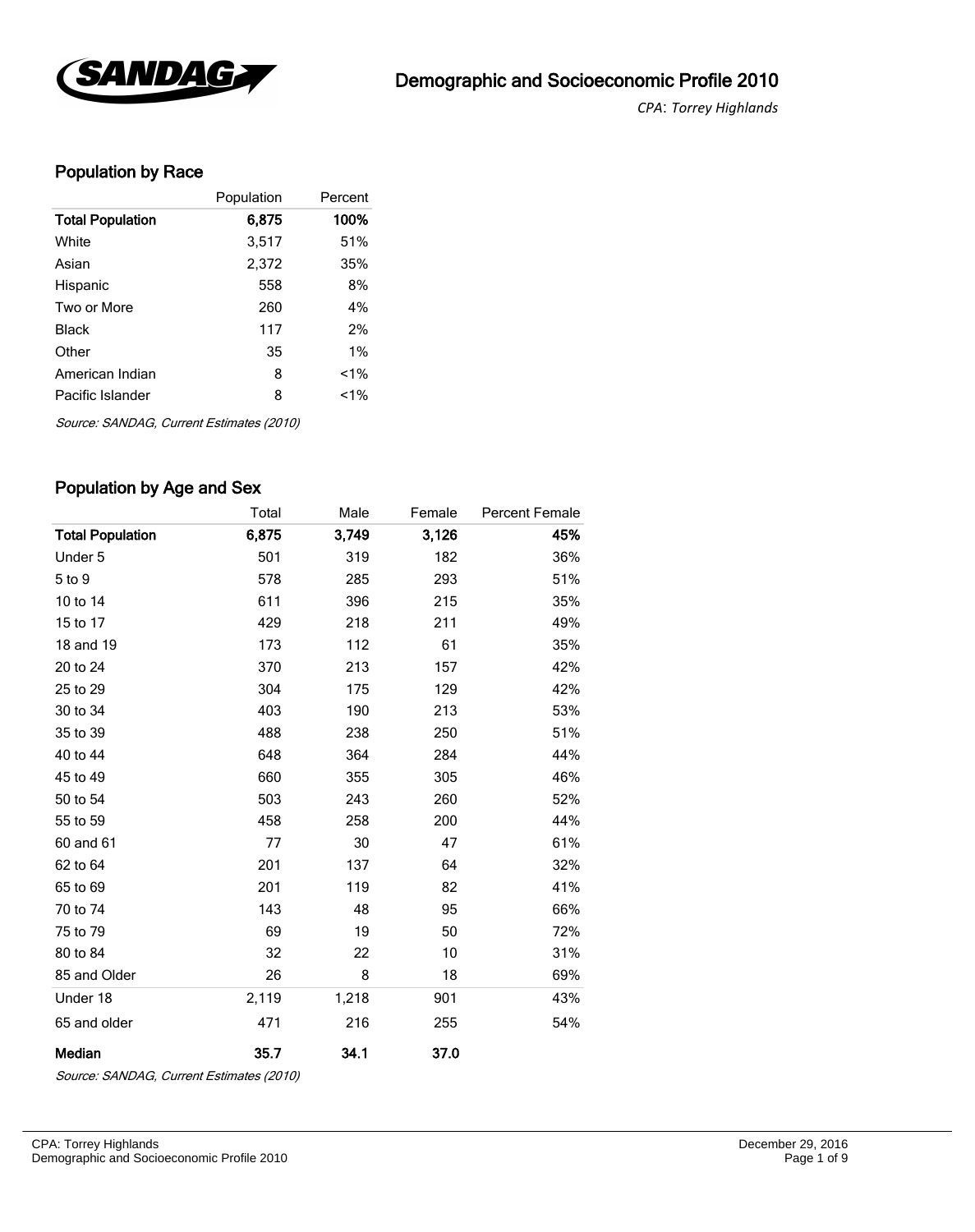#### Population by Marital Status

#### Pop. by Household / Group Quarters Status

|                                  | Number | Percent |     |
|----------------------------------|--------|---------|-----|
| Total population age 15 and over | 5.185  | 100%    | Tot |
| Never Married                    | 1.175  | 23%     | Ho  |
| Married, excluding separated     | 3.590  | 69%     | Gro |
| Separated                        | 27     | $1\%$   | Gro |
| Widowed                          | 166    | 3%      | Gro |
| <b>Divorced</b>                  | 227    | 4%      | Sol |

|                                          | Number | Percent |
|------------------------------------------|--------|---------|
| <b>Total population</b>                  | 6.875  | 100%    |
| Household                                | 6,870  | 100%    |
| Group Quarters - Other                   | 5      | $1\%$   |
| Group Quarters - College                 | O      | 0%      |
| Group Quarters - Military                | O      | 0%      |
| Source: SANDAG, Current Estimates (2010) |        |         |

Source: SANDAG, constructed from U.S. Census

Bureau's American Community Survey 2010 5-year file, Table B12001

#### Population by Age and Race

|                   |       |                |       |              | American | Pacific |                |       | Two or                    |
|-------------------|-------|----------------|-------|--------------|----------|---------|----------------|-------|---------------------------|
|                   | Total | Hispanic       | White | <b>Black</b> | Indian   | Asian   | Islander       | Other | More                      |
| <b>Total Pop.</b> | 6,875 | 558            | 3,517 | 117          | 8        | 2,372   | 8              | 35    | 260                       |
| Under 5           | 501   | 33             | 249   | 11           | 0        | 154     | $\overline{c}$ | 1     | 51                        |
| 5 to 9            | 578   | 69             | 258   | 2            | 1        | 194     |                | 6     | 47                        |
| 10 to 14          | 611   | 51             | 298   | 3            | 0        | 208     |                | 3     | 47                        |
| 15 to 17          | 429   | 40             | 241   | 4            | 0        | 99      | 0              | 12    | 33                        |
| 18 and 19         | 173   | 15             | 63    | 20           | 0        | 70      | 0              | 0     | 5                         |
| 20 to 24          | 370   | 35             | 217   | 13           | 0        | 92      | 0              | 7     | 6                         |
| 25 to 29          | 304   | 48             | 108   | 8            | 0        | 137     | 0              | 0     | $\mathbf{3}$              |
| 30 to 34          | 403   | 45             | 151   | 18           | 1        | 173     | 3              | 2     | 10                        |
| 35 to 39          | 488   | 48             | 208   | 5            | 0        | 220     | 1              | 1     | $\mathbf 5$               |
| 40 to 44          | 648   | 50             | 330   | 16           | 6        | 235     | 0              | 2     | 9                         |
| 45 to 49          | 660   | 44             | 350   | 6            | 0        | 239     | 0              | 1     | 20                        |
| 50 to 54          | 503   | 36             | 296   | 4            | 0        | 147     | 0              | 0     | 20                        |
| 55 to 59          | 458   | 25             | 297   | 4            | 0        | 129     | 0              | 0     | $\ensuremath{\mathsf{3}}$ |
| 60 and 61         | 77    | 0              | 49    | 0            | 0        | 28      | 0              | 0     | 0                         |
| 62 to 64          | 201   | $\overline{c}$ | 139   | 0            | 0        | 60      | 0              | 0     | 0                         |
| 65 to 69          | 201   | 7              | 105   | 2            | 0        | 87      | 0              | 0     | 0                         |
| 70 to 74          | 143   | 8              | 89    | 0            | 0        | 45      | 0              | 0     | 1                         |
| 75 to 79          | 69    |                | 15    | 1            | 0        | 52      | 0              | 0     | 0                         |
| 80 to 84          | 32    | 0              | 29    | 0            | 0        | 3       | 0              | 0     | 0                         |
| 85 and Older      | 26    |                | 25    | 0            | 0        | 0       | 0              | 0     | $\pmb{0}$                 |
| Under 18          | 2,119 | 193            | 1,046 | 20           | 1        | 655     | 4              | 22    | 178                       |
| 65 and older      | 471   | 17             | 263   | 3            | 0        | 187     | 0              | 0     | 1                         |
| Median            |       | 28.8           | 39.2  | 28.4         | 41.7     | 36.3    | 30.0           | 16.9  | 13.4                      |

Source: SANDAG, Current Estimates (2010)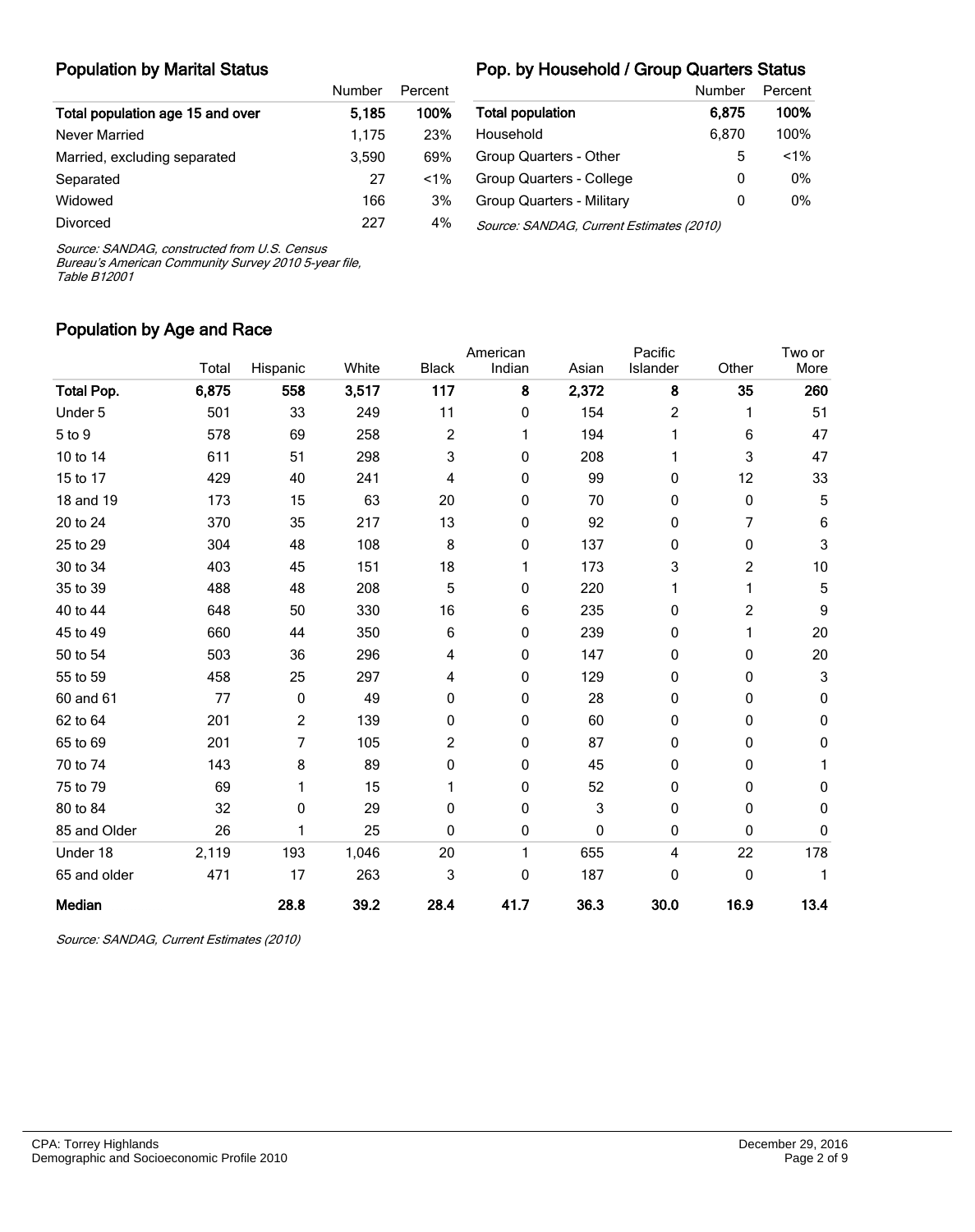#### Language Spoken at Home and Ability to Speak English

|                                          | Number | Percent    |
|------------------------------------------|--------|------------|
| Total populatioin age 5 and over         | 6.374  | 100%       |
| Speak Only English                       | 3,770  | 59%        |
| Speak Spanish:                           | 318    | 5%         |
| Speak English "well" or "very well"      | 277    | 4%         |
| Speak English "not well" or "not at all" | 41     | $1\%$      |
| Speak Asian/Pacific Island language:     | 1,588  | 25%        |
| Speak English "well" or "very well"      | 1.291  | <b>20%</b> |
| Speak English "not well" or "not at all" | 297    | 5%         |
| Speak other language:                    | 698    | 9%         |
| Speak English "well" or "very well"      | 568    | 9%         |
| Speak English "not well" or "not at all" | 130    | 2%         |

## Educational Attainment

|                                      | Number | Percent |
|--------------------------------------|--------|---------|
| Total population age 25 and older    | 4,213  | 100%    |
| Less than 9th grade                  | 97     | 2%      |
| 9th through 12th grade, no diploma   | 94     | 2%      |
| High school grad (incl. equivalency) | 213    | 5%      |
| Some college, no degree              | 471    | 11%     |
| Associate degree                     | 227    | 5%      |
| Bachelor's degree                    | 1,622  | 38%     |
| Master's degree                      | 954    | 23%     |
| Professional school degree           | 214    | 5%      |
| Doctorate degree                     | 321    | 8%      |

Source: SANDAG, constructed from U.S. Census Bureau's American Community Survey 2010 5-year file, Table B16004

Source: SANDAG, constructed from U.S. Census Bureau's American Community Survey 2010 5-year file, Table B15002

| <b>School Enrollment</b>         | Total  |         | <b>Public School</b> |         | <b>Private School</b> |         |
|----------------------------------|--------|---------|----------------------|---------|-----------------------|---------|
|                                  | Number | Percent | <b>Number</b>        | Percent | Number                | Percent |
| Total population age 3 and older | 6,610  | 100%    |                      |         |                       |         |
| Enrolled in school               | 2.170  | 33%     | 1.830                | 28%     | 340                   | 5%      |
| Nursery / Preschool              | 235    | 11%     | 108                  | 6%      | 127                   | 37%     |
| Kindergarten to grade 4          | 564    | 26%     | 511                  | 28%     | 53                    | 16%     |
| Grade 5 to grade 8               | 462    | 21%     | 417                  | 23%     | 45                    | 13%     |
| Grade 9 to grade 12              | 491    | 23%     | 461                  | 25%     | 30                    | 9%      |
| College, undergraduate           | 342    | 16%     | 283                  | 15%     | 59                    | 17%     |
| Graduate or Professional school  | 76     | 4%      | 50                   | 3%      | 26                    | 8%      |
| Not enrolled in school           | 4.440  | 67%     |                      |         |                       |         |

Source: SANDAG, constructed from U.S. Census Bureau's American Community Survey 2010 5-year file, Table B14002

#### Households by Type and Presence of Children Under 18

|                                | Total  |         | With Persons Under 18 |         | <b>Without Persons Under 18</b> |         |
|--------------------------------|--------|---------|-----------------------|---------|---------------------------------|---------|
|                                | Number | Percent | Number                | Percent | Number                          | Percent |
| <b>Total households</b>        | 2,094  | 100%    | 1.145                 | 100%    | 949                             | 100%    |
| Family Households:             | 1,829  | 87%     | 1,145                 | 100%    | 684                             | 72%     |
| Married couple family          | 1.635  | 78%     | 1,025                 | 90%     | 610                             | 64%     |
| Other family:                  | 194    | 9%      | 120                   | 10%     | 74                              | 8%      |
| Male householder, no wife      | 67     | 3%      | 39                    | 3%      | 28                              | 3%      |
| Female householder, no husband | 127    | 6%      | 81                    | 7%      | 46                              | 5%      |
| Nonfamily households:          | 265    | 13%     | 0                     | $0\%$   | 265                             | 28%     |
| Householder living alone       | 204    | 10%     |                       |         | ----                            |         |
| Other nonfamily households     | 61     | 3%      |                       |         |                                 |         |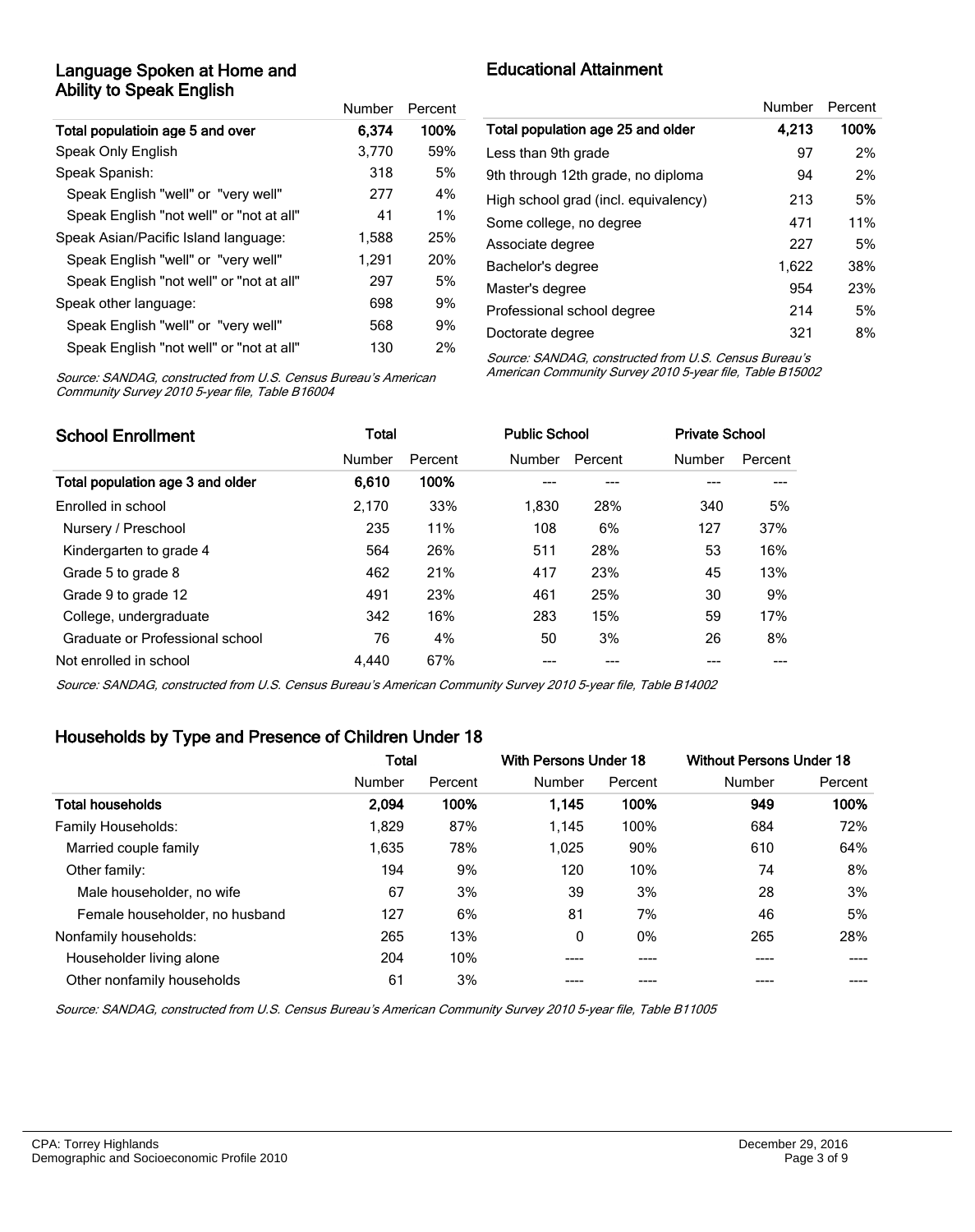## Housing Units by Type

|                          | Number | Percent | Occupied | Unoccupied | Vacancy<br>Rate | Persons per<br>Household |
|--------------------------|--------|---------|----------|------------|-----------------|--------------------------|
| Total Housing Units      | 2,111  | 100%    | 2094     | 17         | 1%              | 3.28                     |
| Single family (detached) | 1,415  | 67%     | 1.403    | 12         | 1%              | 3.29                     |
| Single family (attached) | 0      | 0%      | 0        | 0          | 0%              | 0.00                     |
| 2 to 4 units             | 94     | 4%      | 93       |            | 1%              | 2.98                     |
| 5 to 9 units             | 135    | 6%      | 134      |            | 1%              | 3.28                     |
| 10 or more units         | 467    | 22%     | 464      | 3          | 1%              | 3.30                     |
| Mobile home and Other    | 0      | 0%      | 0        | 0          | 0%              | 0.00                     |

Source: SANDAG, constructed from U.S. Census Bureau's American Community Survey 2010 5-year file, Table B25024

| <b>Housing Value</b>              |           |         | <b>Year Structure Built</b>                                                                                       |        |         |  |
|-----------------------------------|-----------|---------|-------------------------------------------------------------------------------------------------------------------|--------|---------|--|
|                                   | Number    | Percent |                                                                                                                   | Number | Percent |  |
| <b>Total Owner-Occupied Units</b> | 1,788     | 100%    | <b>Total Housing units</b>                                                                                        | 2,111  | 100%    |  |
| Less than \$150,000               | 24        | 1%      | 2005 or Later                                                                                                     | 100    | 5%      |  |
| \$150,000 to \$199,999            | 6         | 1%      | 2000 to 2004                                                                                                      | 1,078  | 51%     |  |
| \$200,000 to \$249.999            | 0         | 0%      | 1990 to 1999                                                                                                      | 348    | 16%     |  |
| \$250,000 to \$299.999            | 12        | 1%      | 1980 to 1989                                                                                                      | 542    | 26%     |  |
| \$300,000 to \$399,999            | 30        | 2%      | 1970 to 1979                                                                                                      | 29     | $1\%$   |  |
| \$400,000 to \$499,999            | 147       | 8%      | 1960 to 1969                                                                                                      | 12     | $1\%$   |  |
| \$500,000 to \$749,999            | 754       | 42%     | 1950 to 1959                                                                                                      | 2      | $1\%$   |  |
| \$750,000 to \$999,999            | 567       | 32%     | 1940 to 1949                                                                                                      | 0      | $0\%$   |  |
| \$1,000,000 or more               | 248       | 14%     | 1939 or earlier                                                                                                   | 0      | $0\%$   |  |
| <b>Median Value</b>               | \$724,436 |         | Source: SANDAG, constructed from U.S. Census Bureau's<br>American Community Survey 2010 5-year file, Table B25034 |        |         |  |

Source: SANDAG, constructed from U.S. Census Bureau's

American Community Survey 2010 5-year file, Table B25075

#### Housing Units by Tenure and Occupants per Room

|                                        | Total  |         | <b>Renter Occupied</b> |         | <b>Owner Occupied</b> |         |
|----------------------------------------|--------|---------|------------------------|---------|-----------------------|---------|
|                                        | Number | Percent | Number                 | Percent | Number                | Percent |
| Total occupied housing units           | 2.094  | 100%    | 306                    | 100%    | 1.788                 | 100%    |
| 1.00 occupant housing per room or less | 2.084  | 100%    | 306                    | 100%    | 1.778                 | 99%     |
| 1.01 to 1.50 occupants per room        | 10     | $< 1\%$ | 0                      | 0%      | 10                    | $1\%$   |
| 1.51 to 2.00 occupants per room        | 0      | 0%      | 0                      | 0%      | 0                     | $0\%$   |
| 2.01 or more occupants per room        | 0      | 0%      | 0                      | 0%      | 0                     | $0\%$   |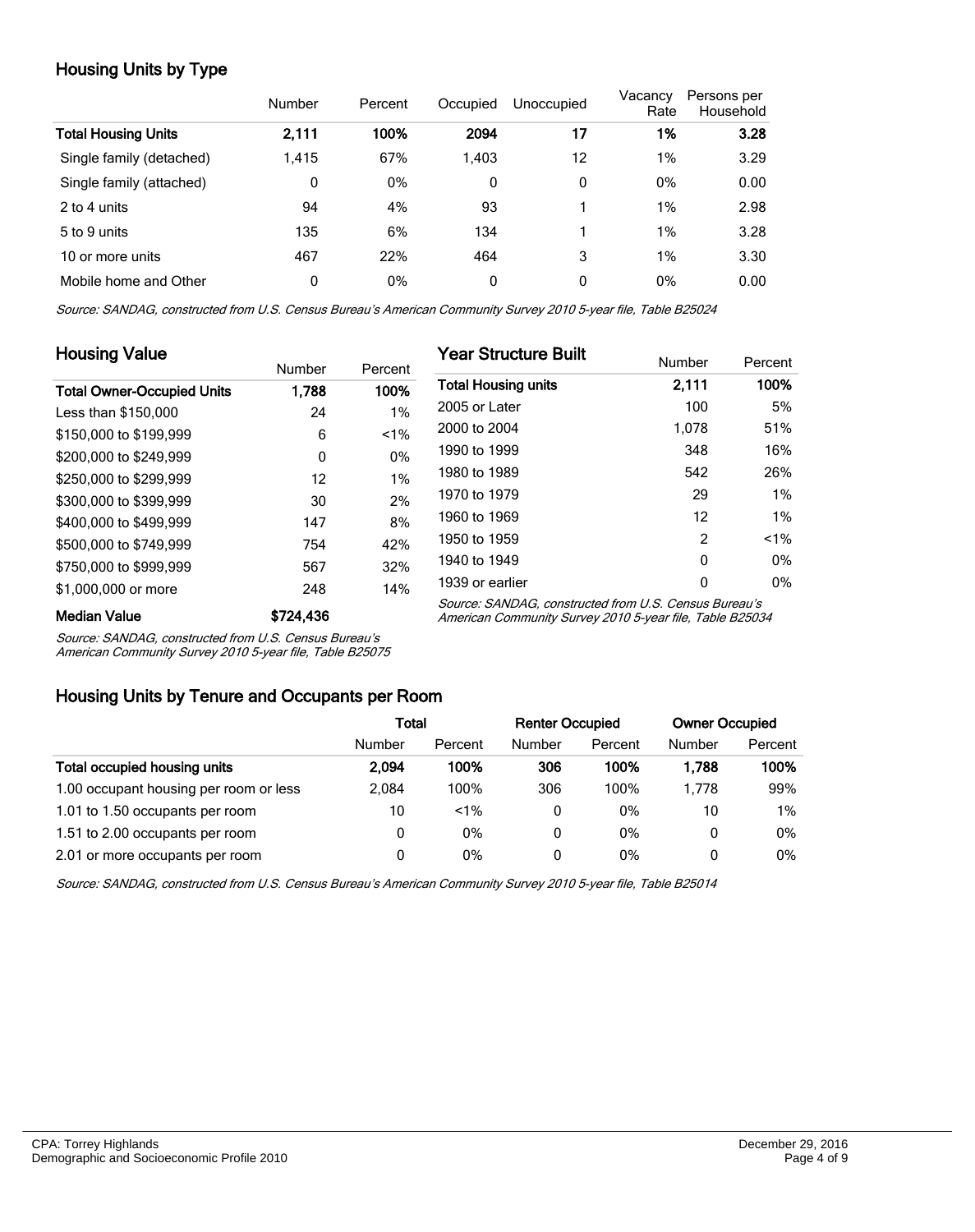### Contract Rent

Renter Occupied Housing

| Units                | Number  | Percent |                          |
|----------------------|---------|---------|--------------------------|
| <b>Total Units</b>   | 306     | 100%    |                          |
| Less than \$500      | 13      | 4%      |                          |
| \$500 to \$599       | 19      | 6%      |                          |
| \$600 to \$699       | 13      | 4%      | '                        |
| \$700 to \$799       | 0       | 0%      | ί                        |
| \$800 to \$899       | 25      | 8%      | ί                        |
| \$900 to \$999       | 26      | 8%      | $\overline{\phantom{a}}$ |
| \$1,000 to \$1,249   | 52      | 17%     | ί                        |
| \$1,250 to \$1,499   | 10      | 3%      | I                        |
| \$1,500 to \$1,999   | 28      | 9%      |                          |
| \$2,000 or more      | 118     | 39%     | I                        |
| No cash rent         | 2       | 1%      |                          |
| Median contract rent | \$1.375 |         |                          |

## Gross Rent as a Percentage of Household Income

| <b>Renter Occupied Housing</b><br>Units               | Number        | Percent |
|-------------------------------------------------------|---------------|---------|
| <b>Total Units</b>                                    | 306           | 100%    |
| Less than 20 percent                                  | 67            | 22%     |
| 20.0 to 24.9 percent                                  | 34            | 11%     |
| 25.0 to 29.9 percent                                  | 80            | 26%     |
| 30.0 to 34.9 percent                                  | 35            | 11%     |
| 35.0 to 39.9 percent                                  | 13            | 4%      |
| 40.0 to 49.9 percent                                  | 35            | 11%     |
| 50.0 percent or more                                  | 40            | 13%     |
| Not computed                                          | $\mathcal{P}$ | 1%      |
| Source: SANDAG, constructed from LLS, Census Bureau's |               |         |

Source: SANDAG, constructed from U.S. Cens American Community Survey 2010 5-year file, Table B25070

Source: SANDAG, constructed from U.S. Census

Bureau's American Community Survey 2010 5-year file, Table B25056

#### Vehicle Availability

| Occupied Housing Units    | Number | Percent |
|---------------------------|--------|---------|
| <b>Total Availability</b> | 2.094  | 100%    |
| No vehicle                | 0      | $0\%$   |
| 1 vehicle                 | 287    | 14%     |
| 2 vehicles                | 1,154  | 55%     |
| 3 vehicles                | 461    | 22%     |
| 4 or more vehicles        | 192    | 9%      |

Source: SANDAG, constructed from U.S. Census Bureau's American Community Survey 2010 5-year file, Table B25044

#### Place of Work

| Workers age 16 and older           | Number Percent |         |
|------------------------------------|----------------|---------|
| <b>Total Workers</b>               | 3.370          | 100%    |
| Worked in state of residence       | 3,356          | 100%    |
| Worked in county of residence      | 3.286          | 98%     |
| Worked outside county of residence | 70             | 2%      |
| Worked outside state of residence  | 14             | $< 1\%$ |

Source: SANDAG, constructed from U.S. Census Bureau's American Community Survey 2010 5-year file, Table B08007

## Employment Status **Employment Status Male Employment Status Male Employment Status Male Employment Status** Total Percent Number Percent Number Percent Population age 16 and older 5,042 100% 2,678 53% 2,364 47% In labor force 3,549 70% 2,140 60% 1,409 40% Armed forces 29 29 1% 29 100% 0 0% Civilian (employed) 3,362 95% 1,996 59% 1,366 41% Civilian (unemployed) 158 4% 115 73% 43 27% Not in labor force **1,493** 30% 538 36% 955 64% Pct. of civilian labor force unemployed  $4.5\%$  5.4% 5.4% 3.1%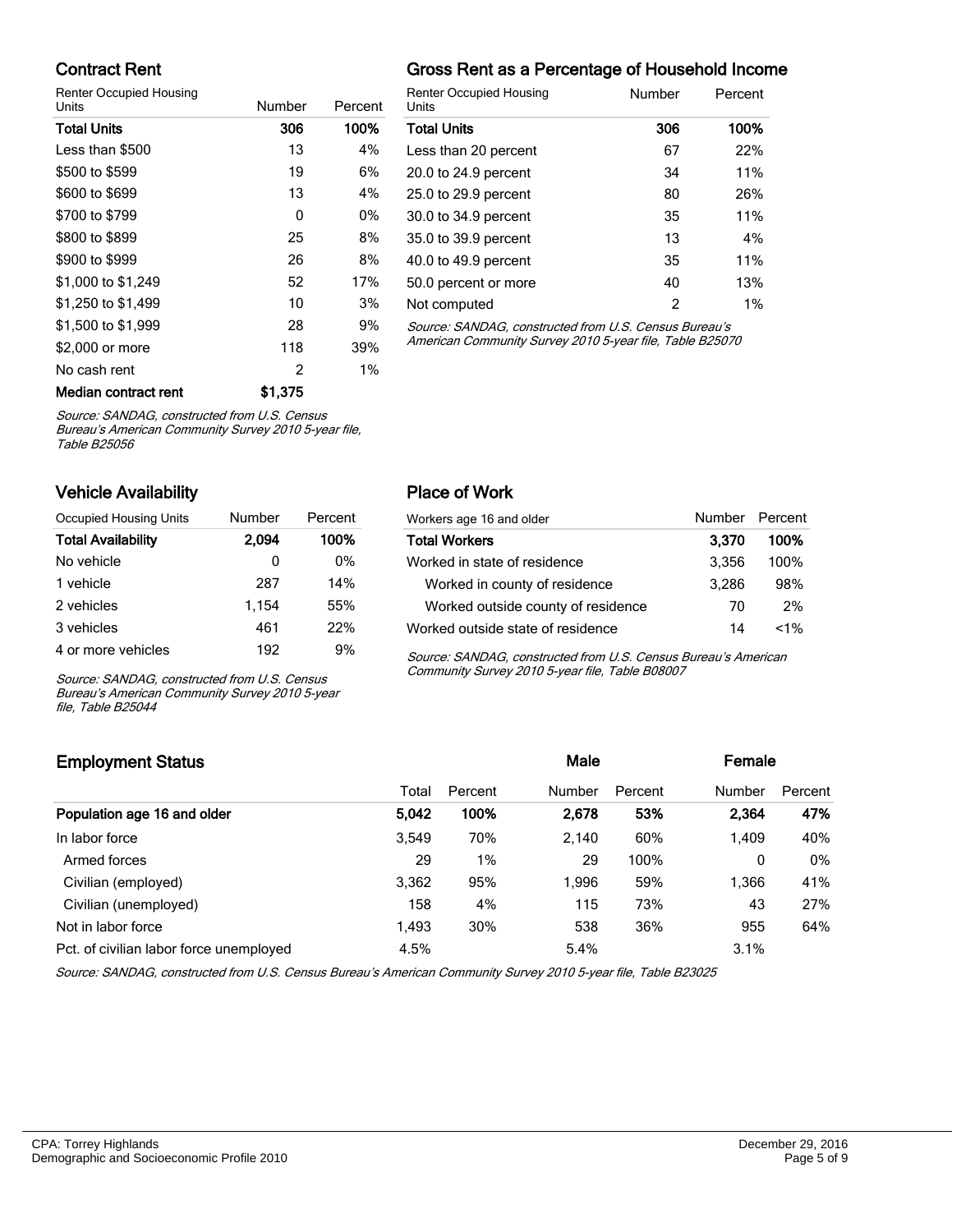#### Means of Transportation to Work

| Workers age 16 and older      | Number | Percent |
|-------------------------------|--------|---------|
| <b>Total Workers</b>          | 3.370  | 100%    |
| Car, truck or van:            | 3,041  | 90%     |
| Drove Alone                   | 2,721  | 81%     |
| Carpooled                     | 320    | 9%      |
| <b>Public Transportation:</b> | 23     | $1\%$   |
| Bus                           | 19     | $1\%$   |
| Trolley / Streetcar           | 0      | 0%      |
| Railroad                      | 0      | 0%      |
| Other public transportation   | 4      | $1\%$   |
| Motorcycle                    | 11     | $< 1\%$ |
| <b>Bicycle</b>                | 0      | 0%      |
| Walked                        | 9      | $1\%$   |
| Other means                   | 31     | $1\%$   |
| Worked at home                | 255    | 8%      |

# Travel Time to Work

| Workers age 16 and older          | Number | Percent |
|-----------------------------------|--------|---------|
| <b>Total Workers</b>              | 3,370  | 100%    |
| Did not work at home              | 3,115  | 92%     |
| I ess than 10 minutes             | 86     | 3%      |
| 10 to 19 minutes                  | 791    | 23%     |
| 20 to 29 minutes                  | 1,143  | 34%     |
| 30 to 44 minutes                  | 835    | 25%     |
| 45 to 59 minutes                  | 159    | 5%      |
| 60 to 89 minutes                  | 54     | 2%      |
| 90 minutes or more                | 47     | $1\%$   |
| Worked at home                    | 255    | 8%      |
| Average time to work<br>(minutes) | 29     |         |

Source: SANDAG, constructed from U.S. Census Bureau's American Community Survey 2010 5-year file, Table B08303

Source: SANDAG, constructed from U.S. Census Bureau's American Community Survey 2010 5-year file, Table B08301

Industry

| II IUUƏLI Y<br>Employed cilivian population age 16 and older | Number | Percent |
|--------------------------------------------------------------|--------|---------|
| Total employed civilian age 16+                              | 3.338  | 100%    |
| Agriculture, forestry, mining                                | 2      | $1\%$   |
| <b>Utilities</b>                                             | 28     | 1%      |
| Construction                                                 | 76     | 2%      |
| Manufacturing                                                | 475    | 14%     |
| Wholesale trade                                              | 92     | 3%      |
| Retail trade                                                 | 241    | 7%      |
| Transportation & warehousing                                 | 69     | 2%      |
| Information & communications                                 | 122    | 4%      |
| Finance, insurance, & real estate                            | 325    | 10%     |
| Professional, scientific, management, administration         | 148    | 4%      |
| Educational, social, & health services                       | 756    | 23%     |
| Art, entertainment, recreation, accommodations, food         | 193    | 6%      |
| Other services                                               | 58     | 2%      |
| Public administration                                        | 753    | 23%     |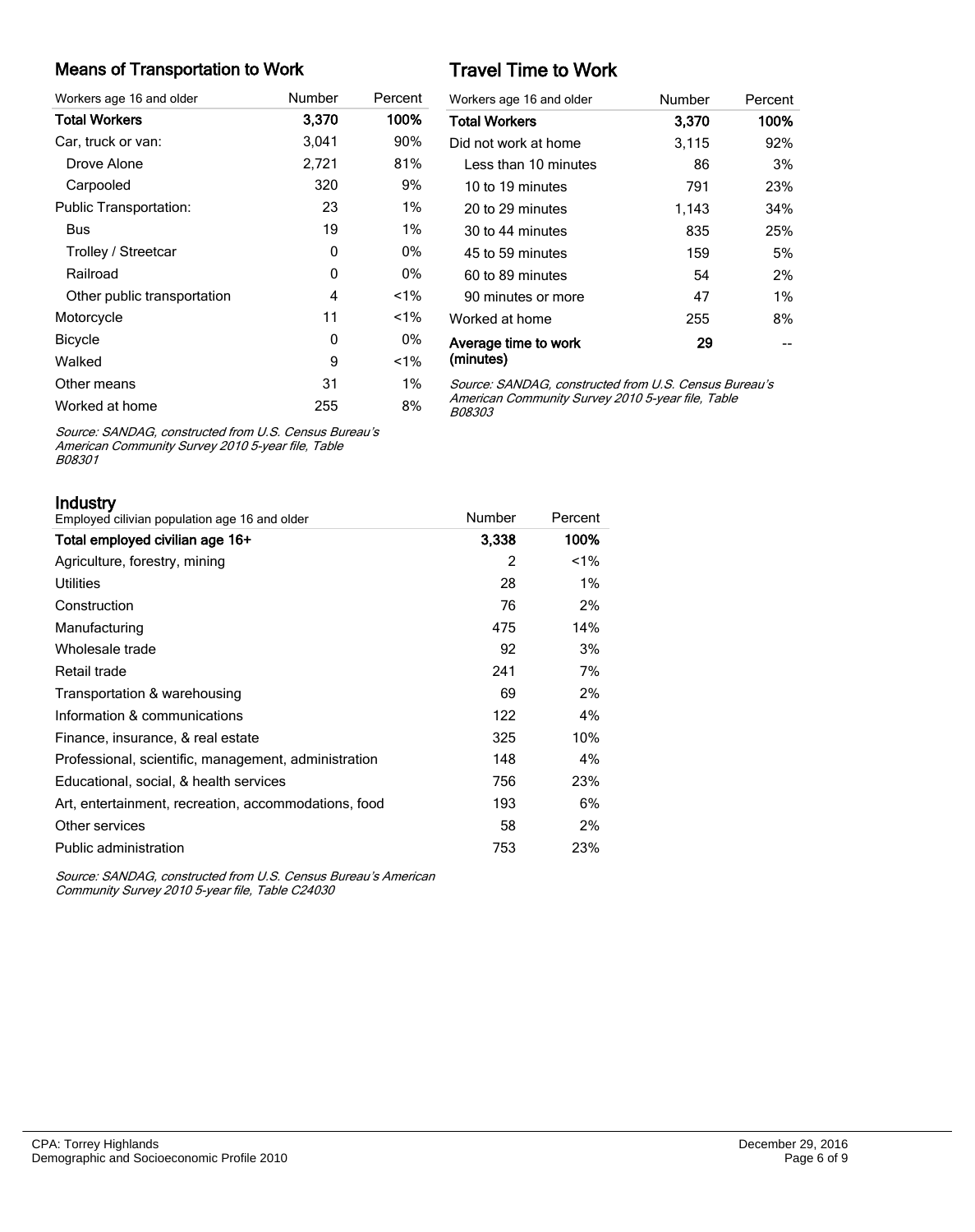#### **Occupation**

| Employed cilivian population age 16 and older | Number | Percent |
|-----------------------------------------------|--------|---------|
| Total employed civilian age 16+               | 3,338  | 100%    |
| Management, professional & related:           | 2,456  | 74%     |
| Management (incl. farm managers)              | 603    | 18%     |
| Business & financial                          | 278    | 8%      |
| Computer & mathematical                       | 365    | 11%     |
| Architecture & engineering                    | 228    | 7%      |
| Life, physical & social science               | 191    | 6%      |
| Community & social service                    | 108    | 3%      |
| Legal                                         | 87     | 3%      |
| Education, training, & library                | 213    | 6%      |
| Art, entertainment, sports & media            | 128    | 4%      |
| Healthcare practitioners                      | 255    | 8%      |
| Service:                                      | 222    | 7%      |
| Healthcare support                            | 23     | 1%      |
| Protective service                            | 29     | 1%      |
| Food preparation & serving                    | 76     | 2%      |
| Building & grounds cleaning / maintenance     | 17     | 1%      |
| Personal care & service                       | 77     | 2%      |
| Sales & office                                | 518    | 16%     |
| Farming, fishing & forestry                   | 0      | $0\%$   |
| Construction, extraction & maintenance        | 68     | 2%      |
| Production, transport & material moving       | 74     | 2%      |

Source: SANDAG, constructed from U.S. Census Bureau's American Community Survey 2010 5-year file, Table C24010

## Household Income

|                         | Number    | Percent |
|-------------------------|-----------|---------|
| <b>Total Households</b> | 2,094     | 100%    |
| Less than \$15,000      | 47        | 2%      |
| \$15,000 to \$29,999    | 52        | 2%      |
| \$30,000 to \$44,999    | 96        | 5%      |
| \$45,000 to \$59,999    | 94        | 4%      |
| \$60,000 to \$74,999    | 93        | 4%      |
| \$75,000 to \$99.999    | 231       | 11%     |
| \$100,000 to \$124.999  | 324       | 15%     |
| \$125,000 to \$149,999  | 272       | 13%     |
| \$150,000 to \$199.999  | 441       | 21%     |
| \$200,000 or more       | 444       | 21%     |
| <b>Median Income</b>    | \$135.110 |         |

Source: SANDAG, Current Estimates (2010)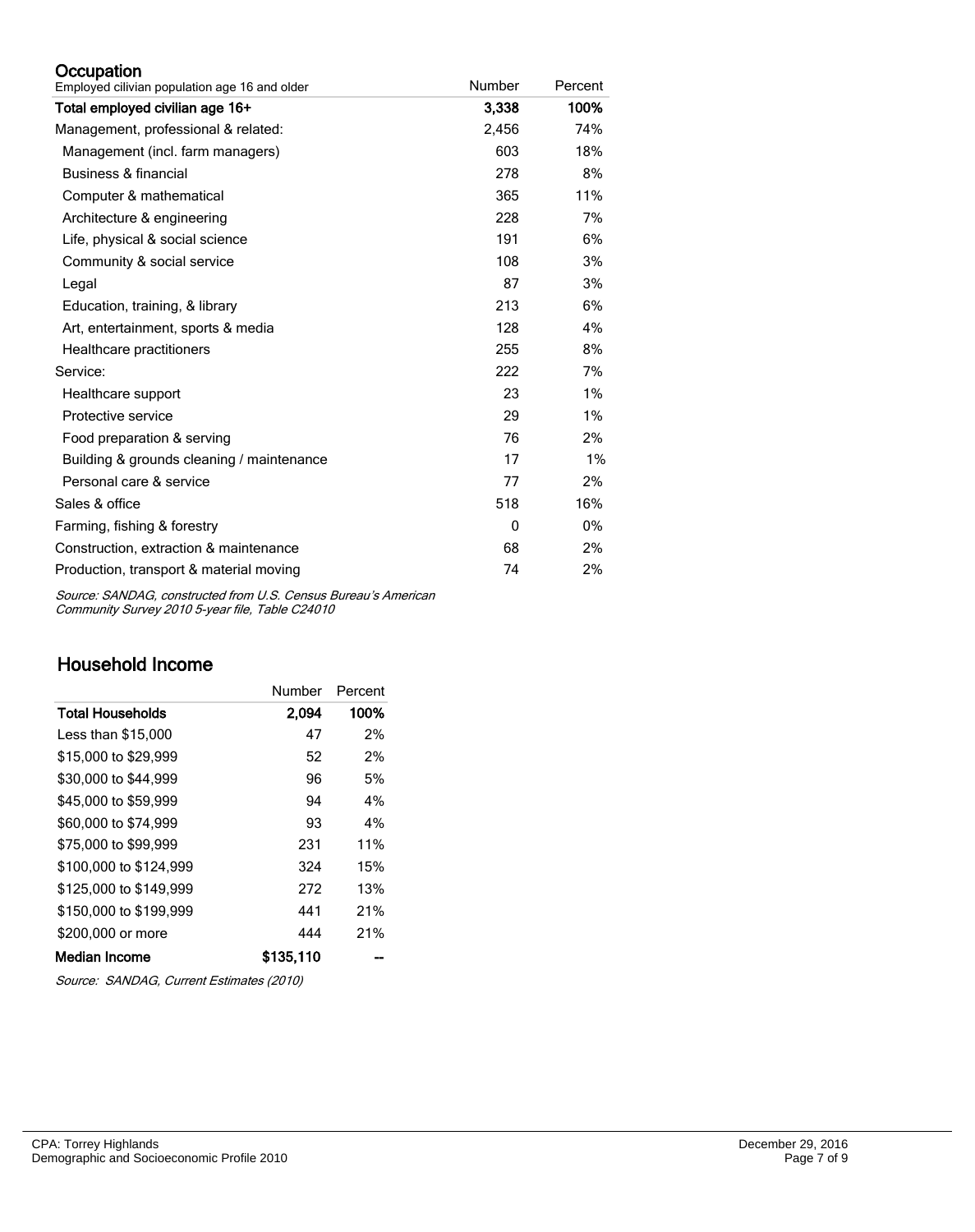| <b>Earnings and Income</b>                    | Number | Percent |
|-----------------------------------------------|--------|---------|
| <b>Total households</b>                       | 2,094  | 100%    |
| With earnings                                 | 1.944  | 93%     |
| With wage and salary income                   | 1,888  | 90%     |
| With self-employment income                   | 357    | 17%     |
| With interest, dividend, or net rental income | 924    | 44%     |
| With Social Security income                   | 232    | 11%     |
| With Supplemental Security income             | 77     | 4%      |
| With public assistance income                 | 10     | $< 1\%$ |
| With retirement income                        | 209    | 10%     |
| With other types of income                    | 200    | 10%     |

Note: "Earnings" is the sum of households with wage and salary income and/or self-employment income. Also, a household may have more than one income. Therefore, subsets will not sum to the total.

Source: SANDAG, constructed from U.S. Census Bureau's American Community Survey 2010 5-year file, Table B19051 - B19060

#### Ratio of Income to Poverty Level

Population for whom poverty status is determined

|               | Number | Percent |
|---------------|--------|---------|
| Total         | 6.875  | 100%    |
| Under .50     | 54     | $1\%$   |
| .50 to .99    | 26     | $< 1\%$ |
| 1.00 to 1.24  | 26     | $1\%$   |
| 1.25 to 1.49  | 92     | 1%      |
| 1.50 to 1.84  | 102    | 1%      |
| 1.85 to 1.99  | 55     | 1%      |
| 2.00 and over | 6,520  | 95%     |

Source: SANDAG, constructed from U.S. Census Bureau's American Community Survey 2010 5-year file, Table C17002

#### Poverty Status

Population for whom poverty status is determined

|                      | Number | Percent |
|----------------------|--------|---------|
| Total                | 6,875  | 100%    |
| <b>Above Poverty</b> | 6.795  | 99%     |
| <b>Below Poverty</b> | 80     | $1\%$   |

Source: SANDAG, constructed from U.S. Census Bureau's American Community Survey 2010 5-year file, Table B17010

# Poverty Status of Families by Family Type and Presence of Related Children Under 18

|                                           | <b>Total Families</b> |                  |                | <b>Above Poverty</b> |                  |                 | <b>Below Povery</b> |                  |                |  |
|-------------------------------------------|-----------------------|------------------|----------------|----------------------|------------------|-----------------|---------------------|------------------|----------------|--|
|                                           | Total                 | With<br>Children | No<br>Children | Total                | With<br>Children | No.<br>Children | Total               | With<br>Children | No<br>Children |  |
| <b>Total Familes</b>                      | 1,829                 | 1,145            | 684            | 1,813                | 1,133            | 680             | 16                  | 12               | 4              |  |
| Married couple family                     | 1.635                 | 1.025            | 610            | 1.631                | 1.025            | 606             | 4                   | 0                | 4              |  |
| Male householder, no<br>wife present      | 67                    | 39               | 28             | 67                   | 39               | 28              | 0                   | 0                | 0              |  |
| Female householder,<br>no husband present | 127                   | 81               | 46             | 115                  | 69               | 46              | 12                  | 12               | 0              |  |